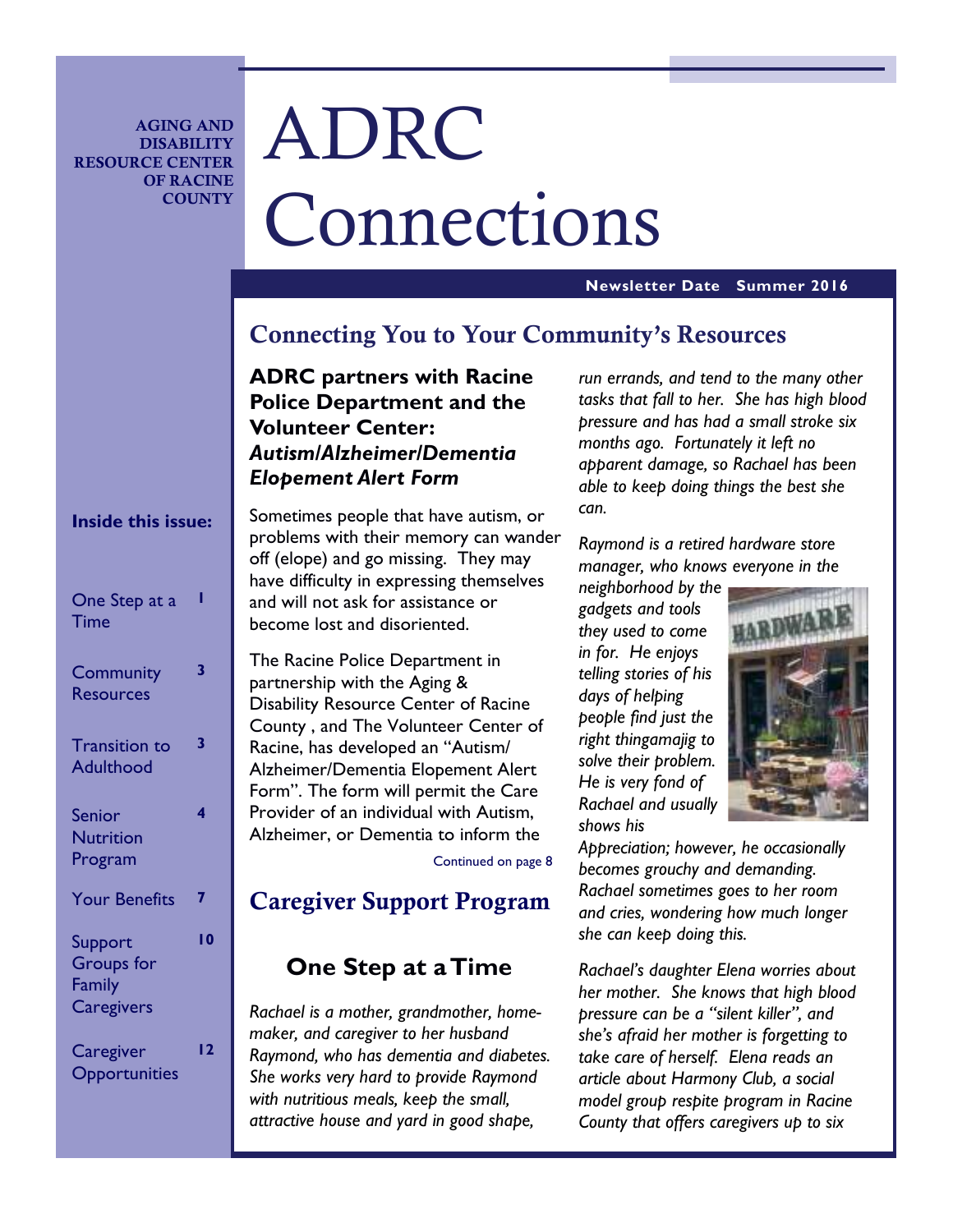#### continued from front page

**Page 2** 

*hours of affordable time away. She tells Rachael and Raymond about this.* 



*"I'm not going to any place that takes care of old codgers!", yells Raymond. "I'm just fine right here. Rachael takes very good care of me."* 

*Rachael and Elena let the subject go for now.* 

**Contact: Marilyn Joyce Caregiver Support Specialist regarding this article** 

> **Aging and Disability Resource Center of Racine County**

**262- 833-8764 marilyn.joyce @goracine.org**



*A couple of days later, though, when Raymond is in a better mood, Rachael, says, "Honey, I need you to visit Harmony Club with me, just to see what it's like. I heard that people have a lot of fun there, and I need you to be safe and happy when I have to be away for awhile. I'm doing my best to take care of things around here, and I need you to help me by trying this out."* 

*It takes a few more such conversations, but finally the two of them visit Harmony Club for lunch one day. Raymond meets several people he remembers from many years ago when they were building their houses and raising their families. They stay for a couple of enjoyable hours. Rachael makes arrangements for Raymond to attend again next week. When they leave, someone calls out "You come back, now. After all... 'Everybody loves Raymond'!"* 

*…..A month later, Rachael feels rested and "in touch" again. She has gone out to lunch with friends, attended a Caregiver Support Group, gone on outings with grandchildren, and begun exercising with a video. Raymond's mood is more stable, and he has new stories to tell when he comes home from Harmony Club.* 

*Not surprisingly, when Rachael goes for a belated medical checkup, she gets a very good report!!* 

*…..Later, when Raymond's needs exceed what can be provided at Harmony Club, he attends an Adult Day Center. Since he has become accustomed to a social environment and time away from Rachael, the transition goes quite smoothly. Rachael continues to have some time for herself, which she now needs more than ever.* 

Surveys from family caregivers have shown that their number one need is respite care – time away from their constant responsibilities – time for rest, recreation, and participating in other relationships. Without time away, caregivers become overwhelmed, exhausted, cut off from friends and family and, too often, ill. Yet many caregivers are reluctant to arrange this time for themselves because their care partner may feel uncomfortable

It's common for people to feel leery of new social situations, especially so for those with chronic conditions that involve memory problems, mobility issues, or sensory loss. Separation from their familiar environment and caregiver, disagreeable weather, fear of the unknown, and feelings of abandonment all can make time away from home a dreaded prospect. Also, the idea that the caregiver even needs time away can bring on the thought that "I am a burden." Nevertheless, most people, even those with health problems, enjoy social interaction a lot more than they think they will.

Staff and volunteers at respite sites are accustomed to guests being hesitant or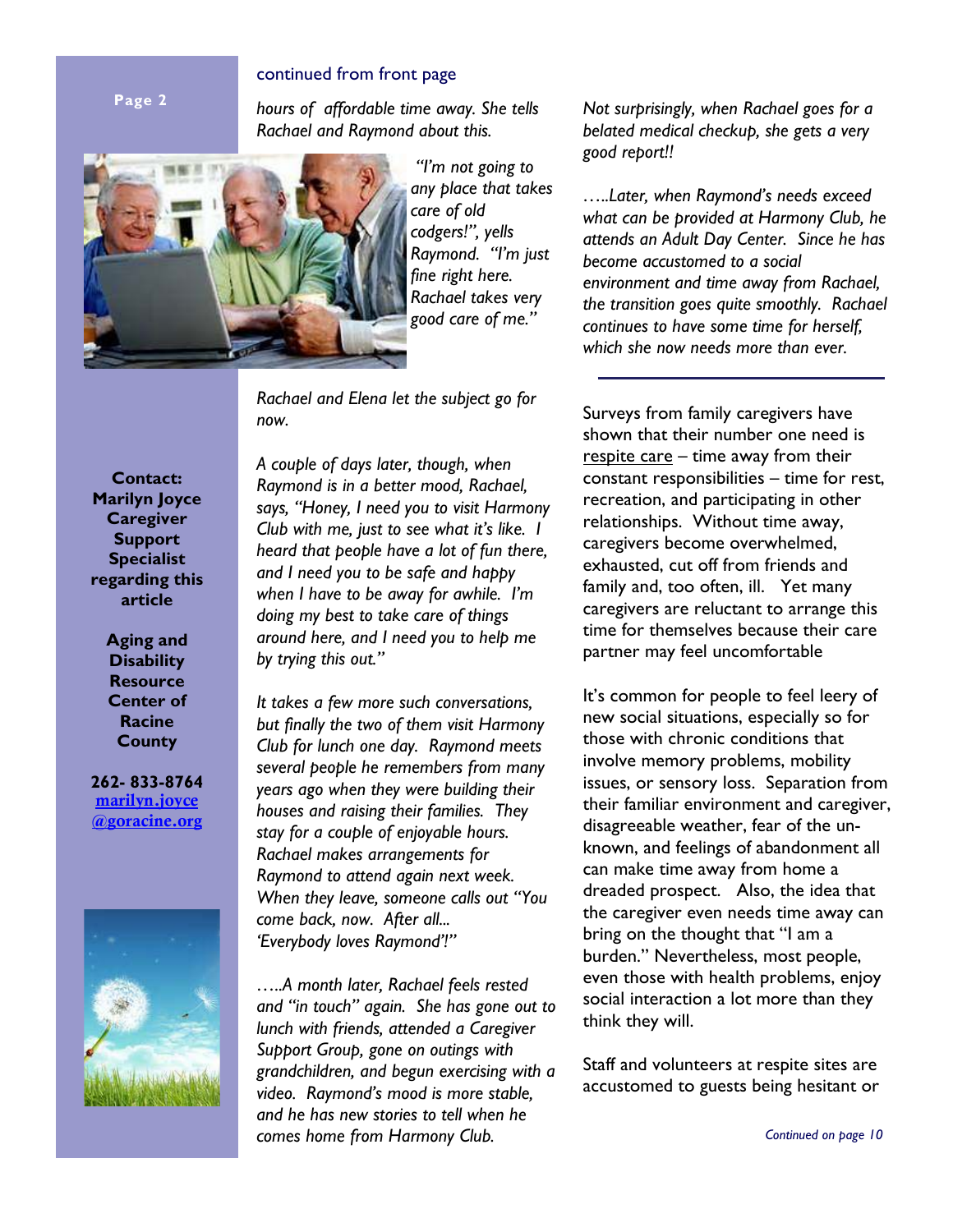# **Transition to Adulthood**

The ADRC participated in Transition Resource Fairs this spring making contact with many students and their parents.

When a child with a disability begins to transition into adulthood it can be an overwhelming process for that person and their family. At this juncture, planning starts and it is also a time when transition services within school may continue or discontinue based upon a person's future goals. Having insight into what may be available in the community can be very helpful.

Keep in mind if a person is already 18 they have the legal authority to make their own decisions, and as such, this person should be the one to consult

about getting connected to services. They will need to give permission allowing parents or caregivers to assist them in this process and also be involved in these processes themselves.

The ADRC is available to facilitate connections to services and assist with transition needs. We can help with to answer "What now?" during this time. Because the ADRC assists people with this transition process, we can begin these conversations about planning as early as age 17.5. Please consider contacting your local ADRC to plan for your future.



# **Community Resources**

*This column highlights some of the many resources in our community. For more, see the Community Resource Directory available from the Aging and Disability Resource Center (262-833-8777) or www.adrc.racineco.com.*

If you are a caregiver, you may need to take a break from your caregiving duties from time to time. **Respite care** has several forms including in-home respite (a caregiver comes in), short stays in assisted living facilities, emergency respite, sittercompanion services or adult day care/day programs.

You can contact individual assisted living facilities or nursing homes about shortterm respite stays. Many are willing to accommodate this request if they have space available.

Some other options to consider:

#### **Our Harmony Club, LLC 262-880-5301**

A social day program for older adults held at different community sites throughout Racine County. Provides a safe, environment for up to 6 hours – 9:30am to 3:30pm. Call for locations and further information.

www.facebook.com/ourharmonyclub

# **Respite Care Association of Wisconsin 608-222-2033**

# http://respitecarewi.org/

Resource and referral information regarding respite services across the lifespan. Offers online and in person training programs to increase the quality of respite care available and to support anyone who provides care. Has developed a caregiver registry.

#### **Care Teams**

Is there anyone who has said to you, "If there is anything I can ever do for you, just let me know", then ask the ADRC about Care Teams. We can help you with the tools to get one of these set up and going. 262-833-8777.

Sometimes participating in a **recreational program** either with both care partners, or individually, can provide a short period of respite.



**Contact Information** 

#### **262-833-8777**

**Toll Free: 866-219-1043 711 for TTY Email: adrc@goRacine.org Website: www.adrc.racineco.com** 

#### **Page 3**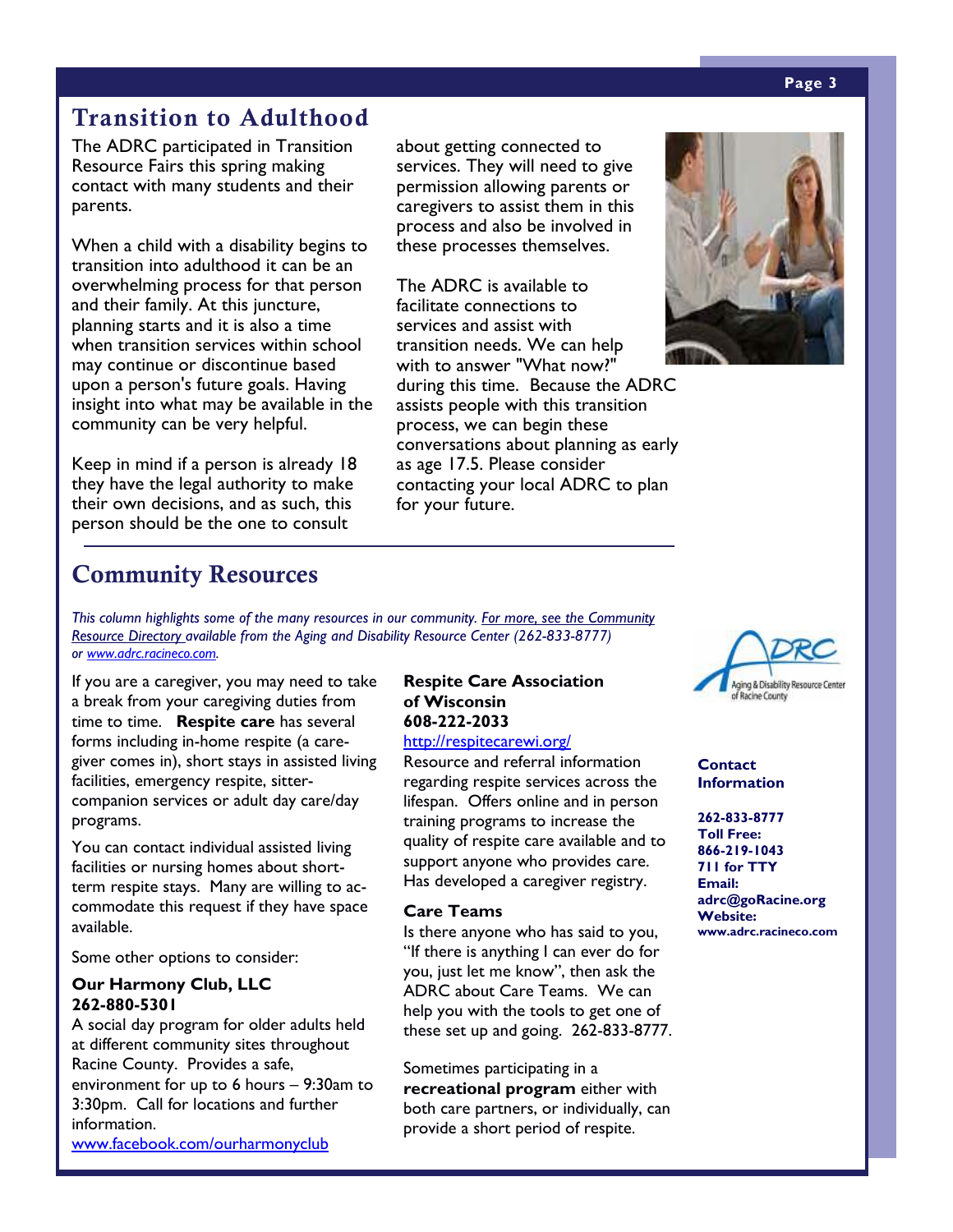# **Racine County Senior Nutrition Program**



Call **833-8766** To make a reservation at one of our Dining Sites Please call before 3:00 p.m. a day in advance.

# **Dining Sites:**

**Living Faith (Atonement) Lutheran Church** 2915 Wright Ave Racine, WI Monday - Friday at Noon

**Burlington Senior Center** 201

N Main St Burlington, WI Monday - Friday at Noon

**Lake Oaks Apartments**  1916 S Wisconsin Ave

Racine, WI

**Lincoln Villas North Apartments**  3919 Ruby Ave Racine, WI Monday - Friday at 11:30 am

Monday - Friday at Noon

**Lincoln Villas South Apartments**  5820 Lincoln Village Dr Racine, WI Monday - Friday at Noon

**Salvation Army**  1901 Washington Ave Racine, WI Monday– Friday at Noon

**Union Grove Hometown Village**  1415 13th Avenue Union Grove, WI Monday - Friday at 11:30 am

**Menus** You can find the menus for coming months in your local newspaper, or online at:

*Senior Nutrition* 

*Program:* 

*Dining and Meals on* 

*Wheels* 

## **Tis the Season… to buy Fresh from your local Farmers Market**

*to Reserve call* 

*For information or* 

*262-833-8766*

#### **Top 10 Reasons to Shop at a Farmers Market**

See: https://www.nutrition.gov/farmersmarkets

#### 1. **Freshly picked, in season produce is at its peak in flavor and**

**nutrition.** Check out local information to learn what fruits and vegetables are in season.

**2. Support your local farmers and economy.** You can help new

and smaller farmers be successful and save farmland in your area.

## **3. Fresh fruit and vegetables are full of antioxidants and phytonutrients.**

What are these? Why do we need them? Find more information at nutrition.gov

#### **4. It's a great way to get kids or grandkids involved.**

Let them pick out something new to try, then they can help prepare a meal or snack using a new recipe or share an old family recipe.



 *Continued on page 9* 

#### **Page 4 ADRC**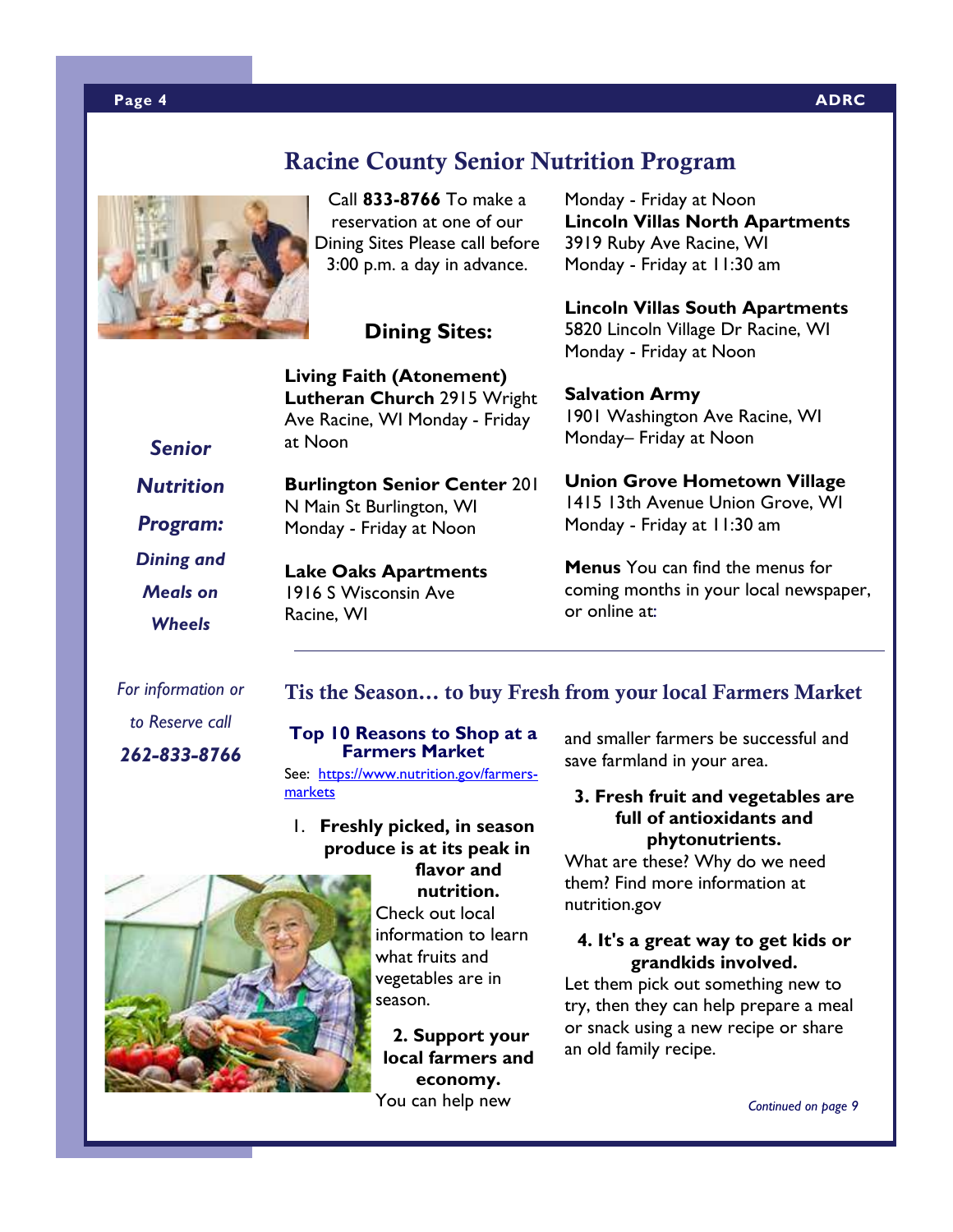# **Water: How much is enough?** *Deb's Zucchini*

*By Lori Howard RD CD* 

Eight glasses of water every day, right? Not necessarily. Fluid guidelines from the IOM (Institute of Medicine), recommend healthy adults let thirst be their guide. Older people, young children, and people who are ill should not trust thirst to guide how much they drink. Also, certain medications dull the thirst mechanism, or may cause higher fluid requirements. IOM guidelines recommend 91 ounces for women and 125 ounces for men every day.

**Don't like water?** The good news is daily water can come from food, caffeinated beverages, and other nonalcoholic drinks. Most adults get about 20% of their water from food and the other 80% from drinks.

Water is the best way to meet fluid needs; it is low calorie, sugar-free, easily available, and cheap. Filtering and chilling water can make it more enjoyable. Adding fruit, vegetables, or fresh herbs to water can make it taste better. Crush whatever is added to the water to release the flavor and chill for a couple hours to fully develop flavor. Some tasty choices include: cucumber, lemon, berries, or mint.

Other beverages are good for hydration. Juices contain vitamins, but also have calories and sugar. 100% juice or no sugar added does not mean sugar free. Soda or sports drinks in moderation provide water for the body. Coffee and tea are not

bad choices, but are easily turned into liquid desserts with added sugar, flavorings, and cream. Milk, coconut water, and smoothies are other good options.

Fruits and vegetables are good sources of water for the body. Melons, berries, citrus, and other fruits are great for hydrating the body and they come with a wealth of vitamins and other valuable compounds. Vegetables are also a good source of water, particularly, celery, bell peppers, cucumbers, and lettuce.

Water is essential for life, and as spring turns to summer it becomes more important to think about hydration. Make sure to drink and eat enough to meet fluid needs. Get a portable cup or bottle so drinks are easily available. Counting ounces is not necessary if you make healthy food and beverage choices throughout the day.

*This simple dish can be used for a side or as a main dish by adding the protein of your choice.*



*-1 or 2 smallish zucchini or summer squash cut into slices -Small Onion or scallions sliced as desired -Tomato—1 whole or a handful of grape or cherry types (add these toward the end of cooking) -Peppers—add slices of your favorite type(s) -Salt and pepper as desired + Favorite Italian spices—garlic, oregano, basil etc. -Mozzarella and Parmesan cheese to add at the end.* 

*Sauté vegetables in olive oil or butter until tender adding spices. Add tomatoes and cheese at the end Enjoy!* 

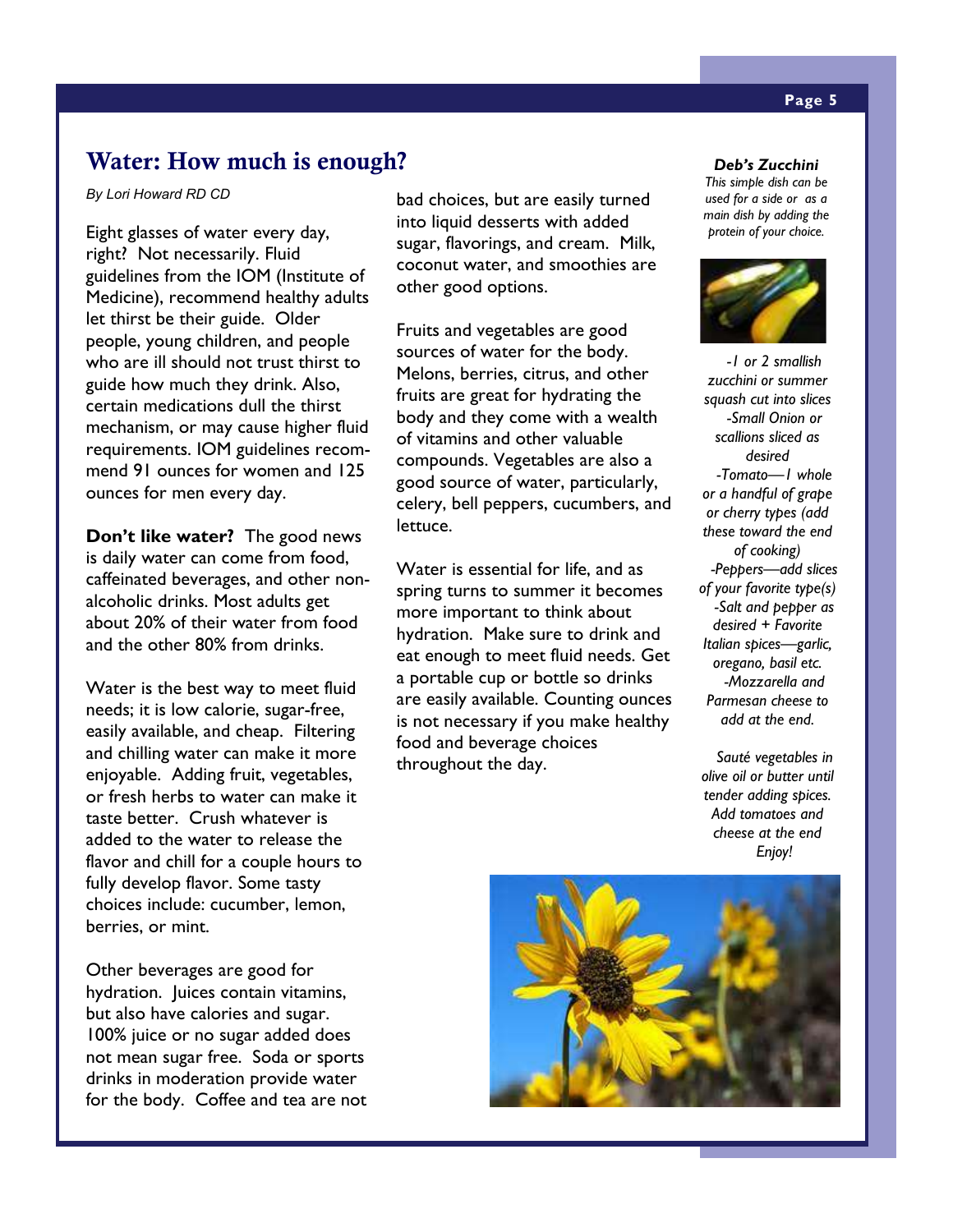

# **Your Benefits**

**Important Numbers**  (Toll Free):

#### **Social Security**

Local: 866-270-8629 USA: 800-772-1313 **Medicare**  1-800–Medicare (800-633-4227)

**Wisconsin Medicaid— Member services**: 800-362-3002

**Wisconsin Kenosha Racine Partners Consortium (WKRP)**  888-794-5820

#### *Medicare Workshops*

*For Racine County Residents over the age of 60* 

*Auditorium Racine County Public Works Building, 14200 Washington Ave, Sturtevant* 

#### **June 24th 9:00 to11:00 am**

 **July 21st 5:00 to 7:00 pm** 

**August 19th 9:00 to 11:00 am or 5:00 to 7:00 pm** 

 **September 16th 9:00 to 11:00 am or 5:00 to 7:00 pm** 

 **October 14th 9:00 to 11:00 am or 5:00 to 7:00 pm** 

*All Dates Subject to Change.* 

 *Registration Required—Call 262-833-8777* 

# **World Elder Abuse Awareness Day is June 15th**

**National Center on Elder Abuse and the Administration on Aging** 

The goal of World Elder Abuse Awareness Day is to foster wider global recognition of the existence of all forms of abuse against senior citizens. The ultimate goal is to eliminate the abuse of our elderly citizens.

Elderly people can be very vulnerable to abuse, often at the hands of family members. There are several types of elder abuse. Some of the types of abuse are:

*Physical abuse* occurs when an elderly person is physically hurt or injured by another person.

*Emotional abuse* occurs when a person is treated in such a way that he or she feels anguish or emotional distress through either verbal or nonverbal acts. This can include humiliation, name-calling, intimidation, threats.

*Sexual abuse* means any nonconsensual sexual contact.

*Neglect* is the failure to provide adequate food, shelter, or medical care to a senior for whom a person is responsible.

*Self-neglect* is the failure of an elderly person to adequately care for him/her self to the extent that the person's health or safety is threatened.

*Financial abuse* occurs when someone steals money, property, or assets from an elderly person.

 Some signs of elder abuse can include: -Bruising, burns, broken bones.

-Bedsores, weight loss, poor hygiene.

- Frequent arguments with caregiver; threats, or verbal abuse from caregiver.

-Withdrawal from normal activities.

#### **What can you do if you suspect Elder Abuse?**

If you suspect that an elderly person is being abused, you should contact your local Adult Protective Services Unit 262-638-6752 or your local Police or Sheriff's Department.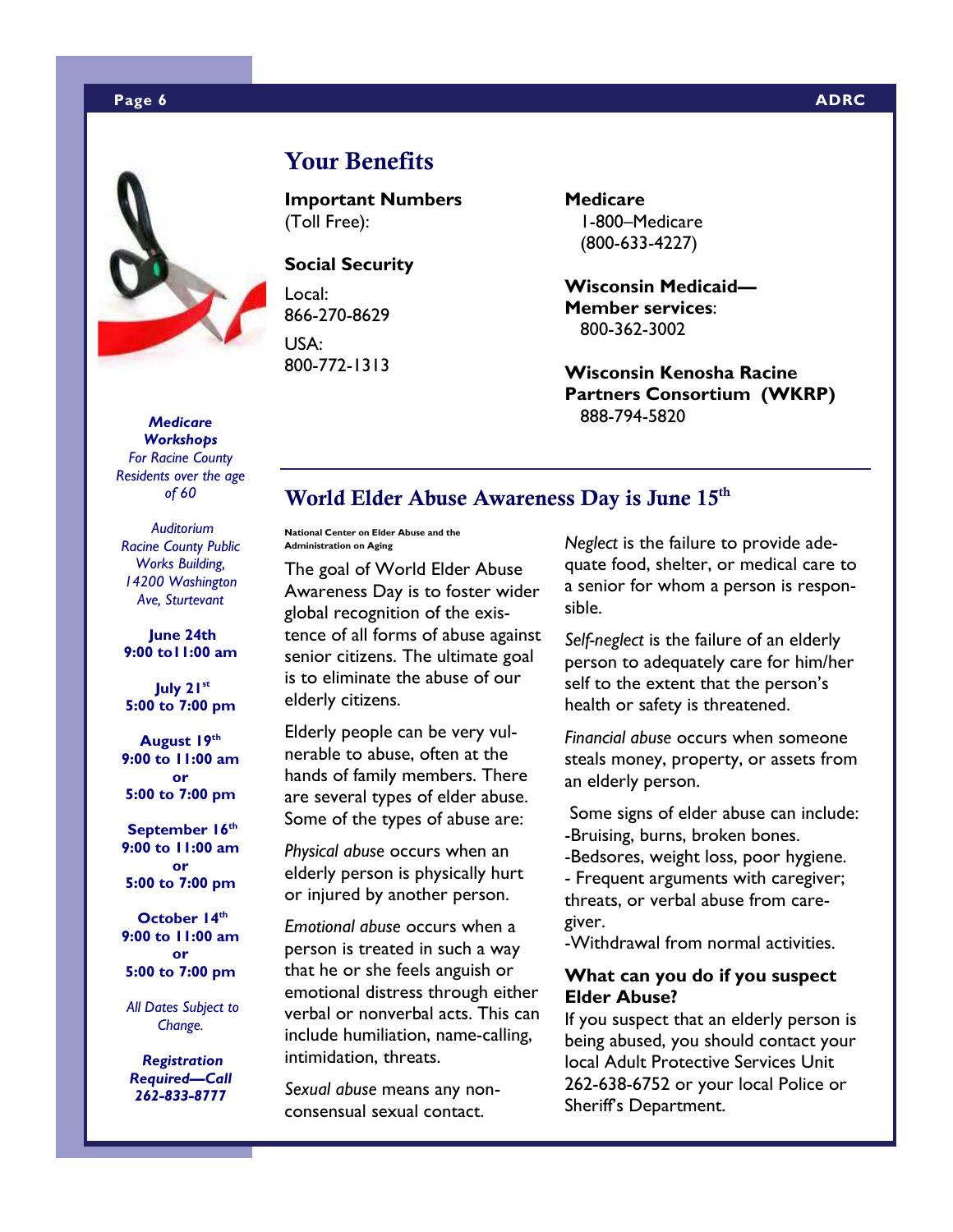#### **ADRC Page 7**

#### **Understanding Your Medicare Benefits: Some Things Medicare Doesn't Cover**

Figuring out whether Medicare will pay your claims is often confusing. Payment of claims depends on many factors. However, there are certain things that Original Medicare will generally NOT cover, such as:

- Routine vision care and exams; glasses (unless related to cataract surgery.)
- Routine hearing exams, hearing aids, or the cost of fitting hearing aids (however, you will only pay 20% of the Medicareapproved amount for diagnostic hearing exams)
- Routine foot care (although there are a few exceptions under some circumstances for people with diabetes, for example.)
- Most dental care and dentures
- Virtual colonoscopies
- Acupuncture
- Holistic medicine
- Cosmetic surgery
- If you elect **hospice care**, Medicare will not pay for room and board charges. This can result in large and unexpected bills. Although there are advantages to choosing hospice care under some circumstances, it is important to be clear about what will not be covered when you or your spouse decide on hospice care. Ask for information when you are deciding.
- Charges for things such as television, telephone, a private room, private duty nursing, or personal care items (razors, slipper socks, etc.) while you are hospitalized.
- Deductibles, coinsurance, or copayments when you get health care services
- Custodial care (help with bathing, dressing, using the bathroom, and eating) at home or in a nursing home if that is the only kind of care that is received.
- Health care received while outside of the United States (except in limited circumstances.)

These are just a few of the things that are not covered by the Original Medicare Plan. There are other things that Medicare does not cover. If you are unsure about whether Medicare will pay for a certain service, call 1-800- MEDICARE for assistance. Medicare Advantage plans may include extra benefits, such as routine physical and vision exams, prescription drugs, and dental care. For specific questions on what Medicare Part A (Hospital Insurance) and Part B (Medical Insurance) covers, or for more information about your Medicare health coverage choices, please call the Medicare at 1-800- MEDICARE (1-800-633-4227) for English or Spanish, or TTY 1-877-486- 2048.

You always have the right to appeal claims denied by Medicare. Information about appeal rights and the appeal form are attached at the back of the Medicare Summary Notice. There is a deadline to appeal listed on the Medicare Summary Notice. Your appeal must be received before the deadline or you lose your right to appeal.



*You always have the right to appeal claims denied by Medicare. Information about appeal rights and the appeal form are attached at the back of the Medicare Summary Notice. There is a deadline to appeal listed...* 

#### REDGALE CONTRACTOR PROTOCOL 1-800 005 DICARE (1-800-823-4227) JANE DOE FEMALE  $(0.1413333)$ HOSPITAL<br>MEDICAL **SANT AL** 07-01-1988 - Jane Dee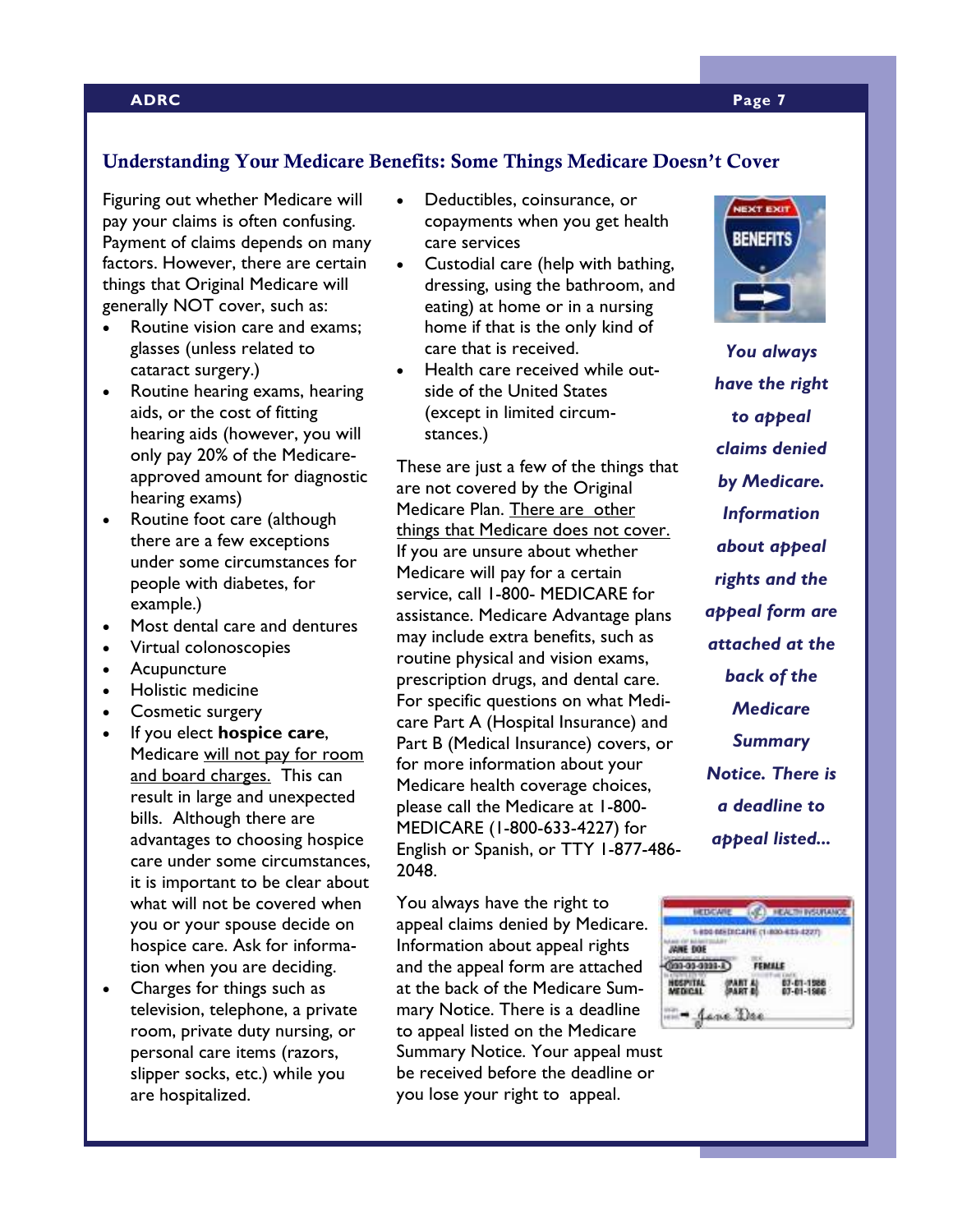#### **ADRC partners … continued from front page**



Racine Police Department and other First Responders about the special needs related to the individuals that may wander or get lost. Completing and submitting this form

is voluntary. It can be found on the page at: http://cityofracine.org/Departmen ts/Police/Printable-Complaint-Forms/Main/

*Please be sure to Follow the Aging and Disability Resource Center of Racine County on Facebook!* 



*Just press the "like" button. We share information, resources, current events, and other items of interest.* 

Contact the ADRC if you would like a paper copy mailed to you. Note that this opportunity is spreading through law enforcement throughout Racine County. Check with your local agency if it is accepted.

# The "**Autism/ Alzheimer/ Dementia Elopement Alert**

**Form"** will be used for the care of individuals that are lost or found that cannot communicate or may not be able to fully care for themselves. The details provided by completing this form will speed up verification of data about the missing individual. It will also allow the Racine Police Department to disseminate the information to First Responders and Search Personnel sooner. A Photo should be included, as it will help us identify the individual more efficiently.

Once the information is submitted, responsibility to update the data falls on the Caregiver. An update can be done by resubmitting this form with the corrections. We recommend updating all data changes as soon as possible and recommend providing a photograph less than two years old which accurately resembles the individual's current appearance. By filing this form with the Racine Police Department, the data is instantly available to communicators and responding officers.

If a Caregiver is not comfortable submitting this form to the Police Department, we would recommend filling out and printing the form. The completed form can be given to the First Responder at the time the individual is reported missing.

The Racine Police Department recommends you consider using a program like **Safe-Assured** to properly document your loved ones photo and identifying characteristics. Safe-Assured documents are more complete but will require more time before they can be disseminated to First Responders. Programs like Safe-Assured will provide wider dissemination of the information when the local attempts are not immediately successful. http://www.volunteerracine.org/progra ms/safe-assured/ or 262-886-9612.

If you need more information on resources, contact the Aging & Disability Resource Center of Racine County at 262-833-8777 or see http://www.adrc.racineco.com/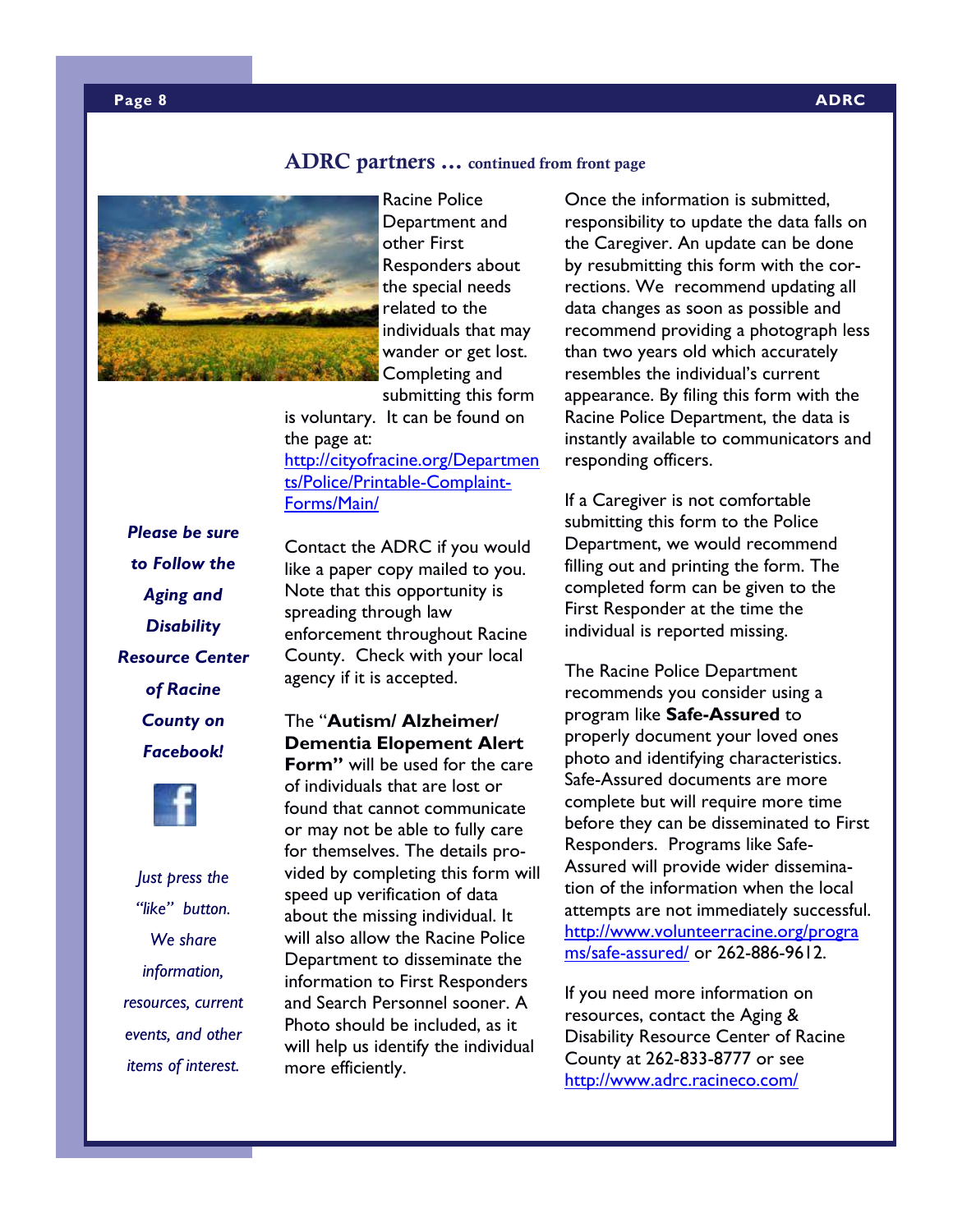#### **ADRC Page 9**

#### **Farmers Markets ...continued from page 4**

#### **5. Supporting your local farmers market strengthens your community.**

Meet your local farmers, learn about foods grown in your area and catch up with friends and neighbors while stocking up with local goods.

#### **6. Farmers markets offer foods that align with MyPlate guidelines.**

Buy foods and see how they fit with ChooseMyPlate.gov. Visit different booths to pick up seasonal fruits and vegetables, as well as local dairy, grain and protein products so you can build your healthy plate.

#### **7. Farmers often have recommendations for preparing their products.**

To see recipes that use fresh fruits and vegetables check at your local library, in magazines and newspapers or online at nutrition.gov.

#### **8. You can try a new fruit or vegetable!**

Have you ever tasted gooseberries or rhubarb? Many farmers markets offer lesser known fruits and vegetables, providing a variety that can be both tasty and nutritious. Learn how to select and store rare and common fruits and vegetables by asking the farmer or by using other resources.

#### **9. FoodShare (SNAP) and WIC benefits are accepted at some farmers markets.**

Find out which farmers markets accept FoodShare and WIC benefits by checking out the Farm Fresh Atlas. The website is listed below.

## **10. Farmers markets are easy to find.**

Use the Wisconsin Farmers Markets website, or the Farm Fresh Atlas (websites listed below) to find one near you. Due to their flexible locations, some community farmers markets provide fresh, healthy foods when other sources aren't as easily accessed. Learn more about how the USDA helps to expand healthy food access through the development of local food systems: http://www.usda.gov/wps/portal/us da/knowyourfarmer?navid=KYF\_C **OMPASS** 

# **Resources for Local Information**:

**Wisconsin Farmers Markets:**  http://www.wifarmersmarkets.org/

#### **Farm Fresh Atlas:**  http://www.farmfreshsewi.org/

You can also contact the ADRC at 262-833-8777 if you are not able to access on- line information.



*rhubarb? Many farmers markets offer lesser known fruits and vegetables, providing a variety that can be both tasty and nutritious. "* 

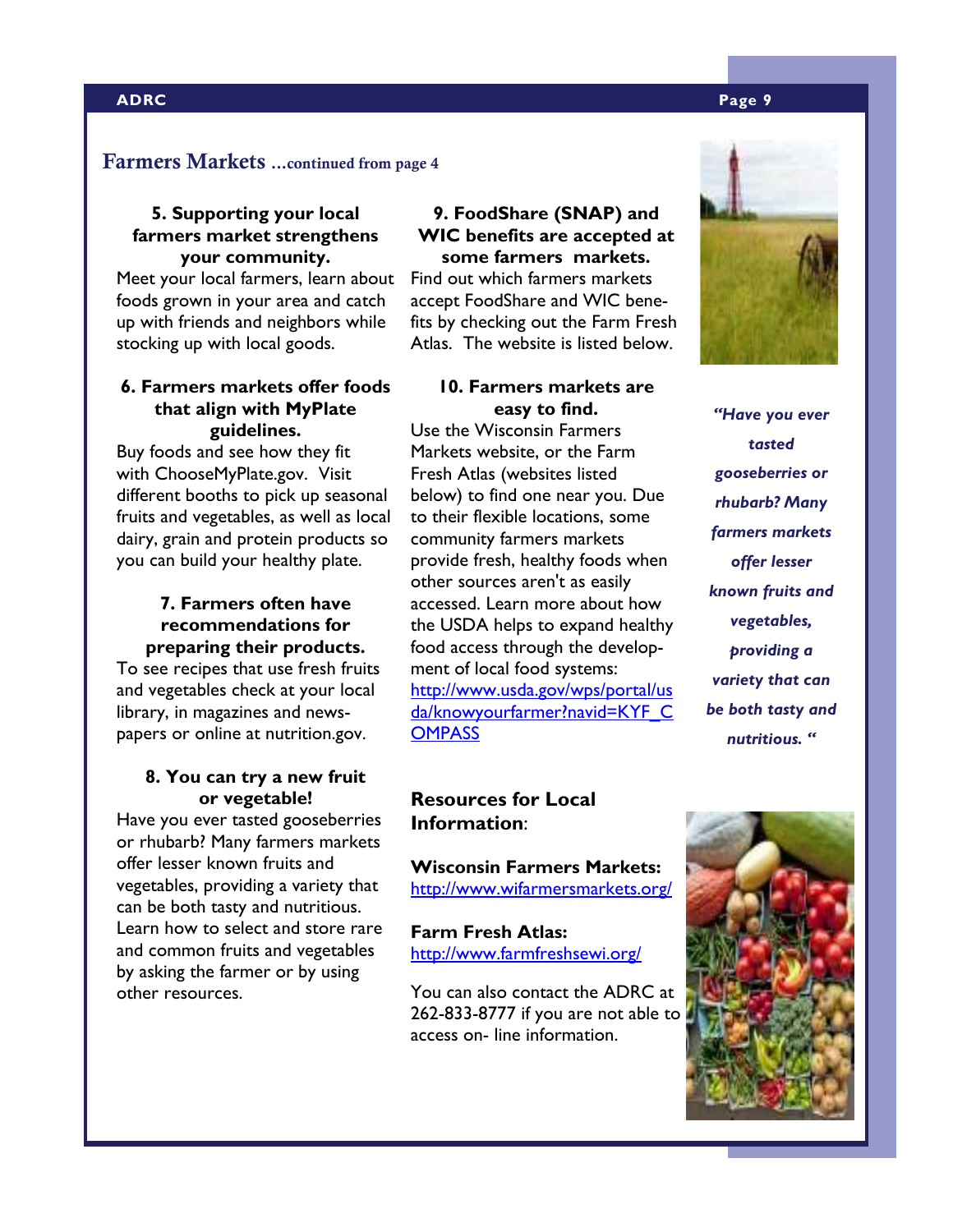#### **Page 10 ADRC**

#### Continued from Page 2



resistant in a new situation. Caregivers are called if need be, but usually guests are soon engaged in

conversation, activities, and good food.

*May I have… Serenity to accept the things I cannot change, Courage to change the things I can, and Wisdom to know the difference.* 

The result of allowing the care receiver to risk some discomfort pays off in the long run because caregivers lives are enhanced and they are able to offer better care.

# **SAVE THIS DATE!!**



A Celebration of National Family Caregivers' Month attend the annual caregiver appreciation event—A Special Day to Honor You!

#### **Friday, November 4**

 $10$  am  $-2$  pm Grace Church 3626 HWY 31 Racine

#### **Support Groups for Family Caregivers**

**First Thursday 10:30 am-12 Noon Alzheimer's Association Group**  For Families Dealing with Alzheimer's and other Dementias **Bethania Lutheran Church** 4120 Wright Ave (enter at back of bldg)

**June 2 July 7 Aug 4** 

**First Friday 12 Noon-1pm**  "*Caregiver Connection"* **Telephone Group**  Call 262-833-8762 to pre-register

**June 3 July 1 Aug 5**

#### **Third Tuesday 1:30-3:00 pm**

Yorkville United Methodist Church 17645 Old Yorkville Rd. (3 Miles West of I-94, Just north of Highway 20)

**June 21 July 19 Aug 16**

#### **Second Saturday 10:30 am–12 Noon**

Living Faith (Atonement) Lutheran Church 2915 Wright Ave Enter at back of building (on South side)

**June 11 July 9 Aug 13**

#### **Third Wednesday 1:30-3:00 pm**

Burlington Senior Center, Eppers Room 209 N Main St

**June 15 July 20 Aug 17**

**Second Thursday 6:00-7:30 pm Alzheimer's Association Group**  For Families Dealing with Alzheimer's and other Dementias - **Bethania Lutheran Church** 4120 Wright Ave (enter at back of bldg)

**June 9 July 14 Aug 11**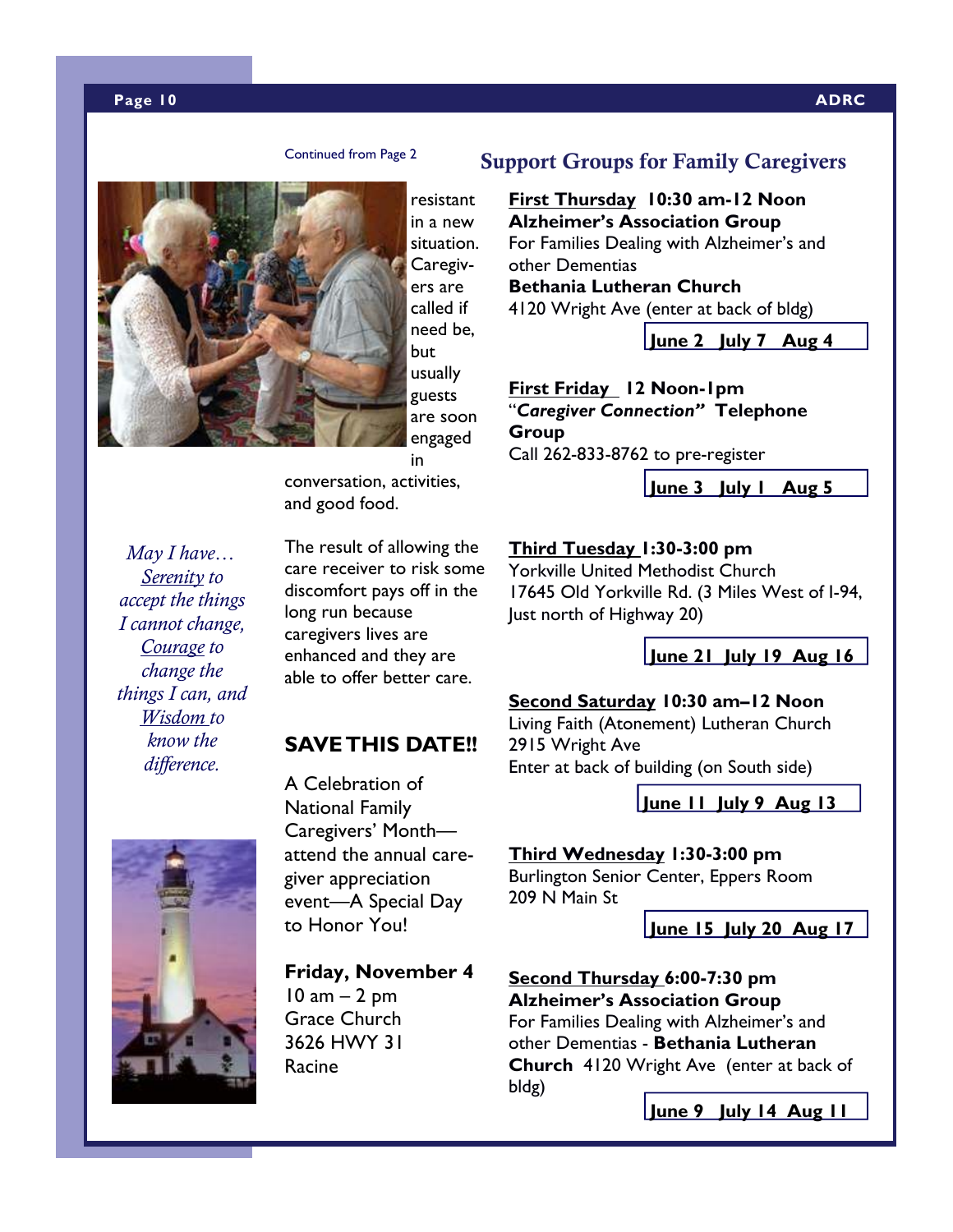#### **Page 11**

# **Powerful Tools for Caregivers**

#### **Powerful Tools for Caregivers coming up!**

This series of six classes will be offered twice in Racine county later this summer: It's time to think about participating in a course that provides ways for caregivers to improved their lives and that of their care partner.

An evening class will begin on August  $11<sup>th</sup>$  at the ADRC office building, 14200 Washington Ave 6-8 pm on

## **Caring for Someone with Dementia?**

Check out the **Alzheimer's Family Caregiver Support Program**  (AFCSP). Call the ADRC 262-833- 8777 for more information about the program.

#### **How About an E-VISIT?**

An email check-in for caregiving families As the Monthly Family Caregiver Newsletter has grown into the quarterly ADRC Connections, we have decided to offer you a Caregiver Support visit by email about halfway between each issue of ADRC Connections. It will include information about support groups and other opportunities for caregiving families, words of encouragement, and news about issues affecting caregivers with reminders to take good care of yourself. Please provide us with your email address if you wish to receive the E-VISIT. To get signed up for E-VISIT you can send an email to: marilyn.joyce@goracine.com, -simply

Thursdays. For this class call 262-833- 8762 for flyer or further information.

An afternoon class will be offered beginning August 24th at Aurora Clinic, 8348 Washington Ave 2:00 – 3:30 pm on Wednesdays. Contact Elizabeth 262-833-8762.



*Class Information: Call Elizabeth at 262- 833-8762* 

*for Caregivers •Stepping On* 

using E-VISIT as a subject. The email you are sending from will be added to our list. Please include other comments in the body of *•Caregiving Relationships •Healthy Living with Diabetes •Living Well with Chronic Conditions •Powerful Tools* 

**Alzheimer's Association - Area Programs:** 

the email. Thank you.

#### **Memory Café**

Share your stories and socialize with others who have worries about their memory. Third Thursday of each month

1:30—3:00 pm Old Settlers Bowling Center 1500 15th Ave, Union Grove RSVP to Wendy Betley at 414-479-8800